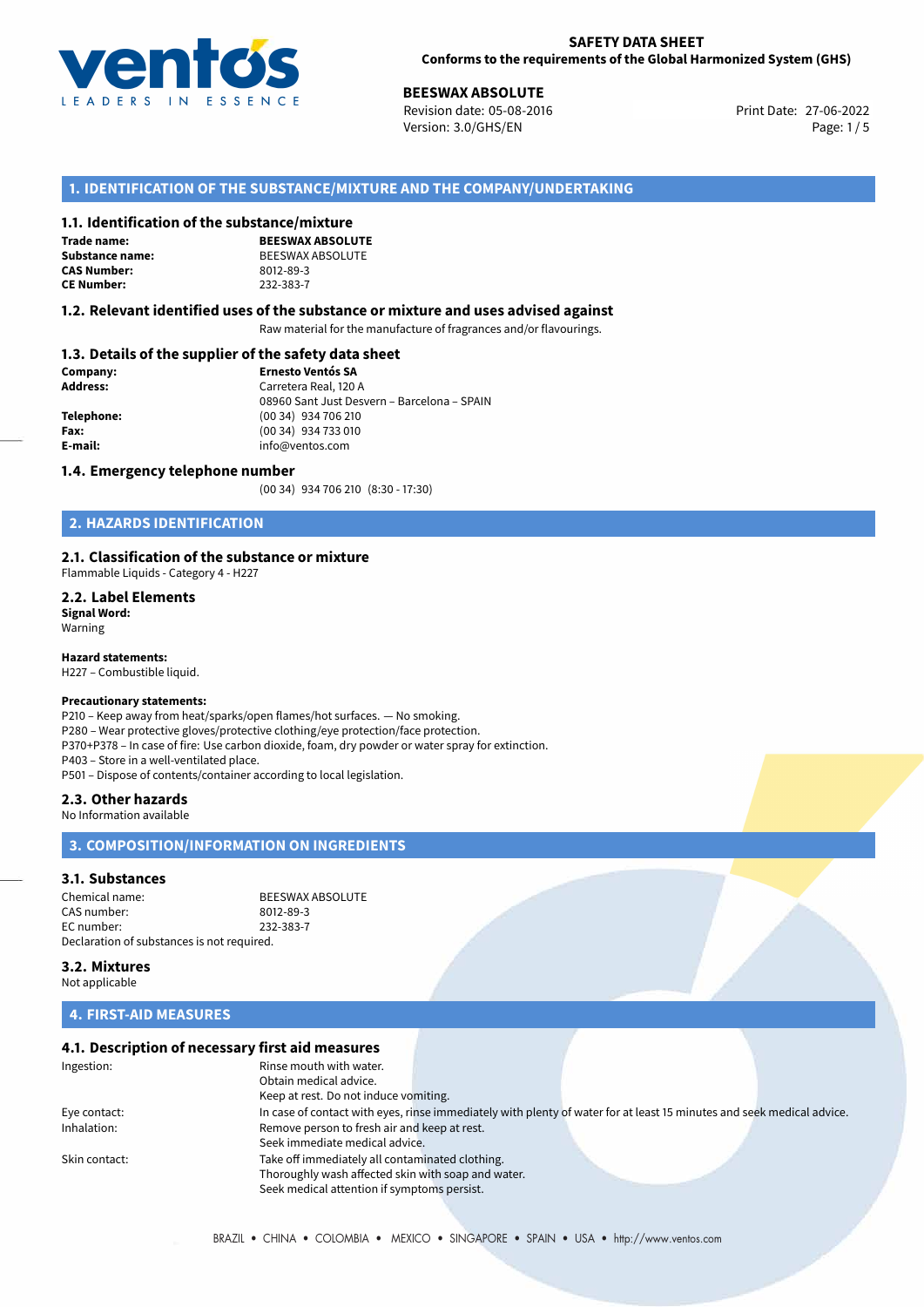

# **27-06-2022 BEESWAX ABSOLUTE**<br>27-06-2022 Revision date: 05-08-2016

Revision date: 05-08-2016 Version: 3.0/GHS/EN Page: 2 / 5

# **4.2. Most important symptoms and effects, both acute and delayed**

No information available.

# **4.3. Indication of any immediate medical attention and special treatment needed**

No information available.

# **5. FIRE-FIGHTING MEASURES**

# **5.1. Extinguishing Media**

Water spray, carbon dioxide, dry chemical powder or appropriate foam. For safety reasons do not use full water jet.

### **5.2. Special hazards arising from the substance or mixture**

Known or Anticipated Hazardous Products of Combustion: Emits toxic fumes under fire conditions.

### **5.3. Advice for firefighters**

High temperatures can lead to high pressures inside closed containers. Avoid inhalation of vapors that are created. Use appropriate respiratory protection. Do not allow spillage of fire to be poured into drains or watercourses. Wear self-contained breathing apparatus and protective clothing.

# **6. ACCIDENTAL RELEASE MEASURES**

### **6.1. Personal precautions, protective equipment and emergency procedures**

Evacuate surronding areas. Ensure adequate ventilation. Keep unnecessary and unprotected personnel from entering. Do not breathe vapor/spray. Avoid contact with skin and eyes. Information regarding personal protective measures: see section 8.

# **6.2. Environmental precautions**

To avoid possible contamination of the environment, do not discharge into any drains, surface waters or groundwaters.

### **6.3. Methods and materials for containment and cleaning up**

Cover with an inert, inorganic, non-combustible absorbent material (e.g. dry-lime, sand, soda ash). Place in covered containers using non-sparking tools and transport outdoors. Avoid open flames or sources of ignition (e.g. pilot lights on gas hot water heater). Ventilate area and wash spill site after material pickup is complete.

### **6.4. Reference to other sections**

Information regarding exposure controls, personal protection and disposal considerations can be found in sections 8 and 13.

# **7. HANDLING AND STORAGE**

### **7.1. Precautions for safe handling**

Do not store or handle this material near food or drinking water. Do not smoke. Avoid contact with the eyes, skin and clothing. Wear protective clothing and use glasses. Observe the rules of safety and hygiene at work. Keep in the original container or an alternative made from a compatible material.

### **7.2. Conditions for safe storage, including any incompatibilities**

Store in tightly closed and preferably full containers in a cool, dry and ventilated area, protected from light. Keep away from sources of ignition (e.g. hot surfaces, sparks, flame and static discharges). Keep away from incompatible materials (see section 10).

# **7.3. Specific end use(s)**

No information available.

### **8. EXPOSURE CONTROLS AND PERSONAL PROTECTION**

### **8.1. Control parameters**

Components with occupational exposure limits: None known.

### **8.2. Exposure controls**

Measures should be taken to prevent materials from being splashed into the body. Provide adequate ventilation, according to the conditions of use. Use a mechanical exhaust if required.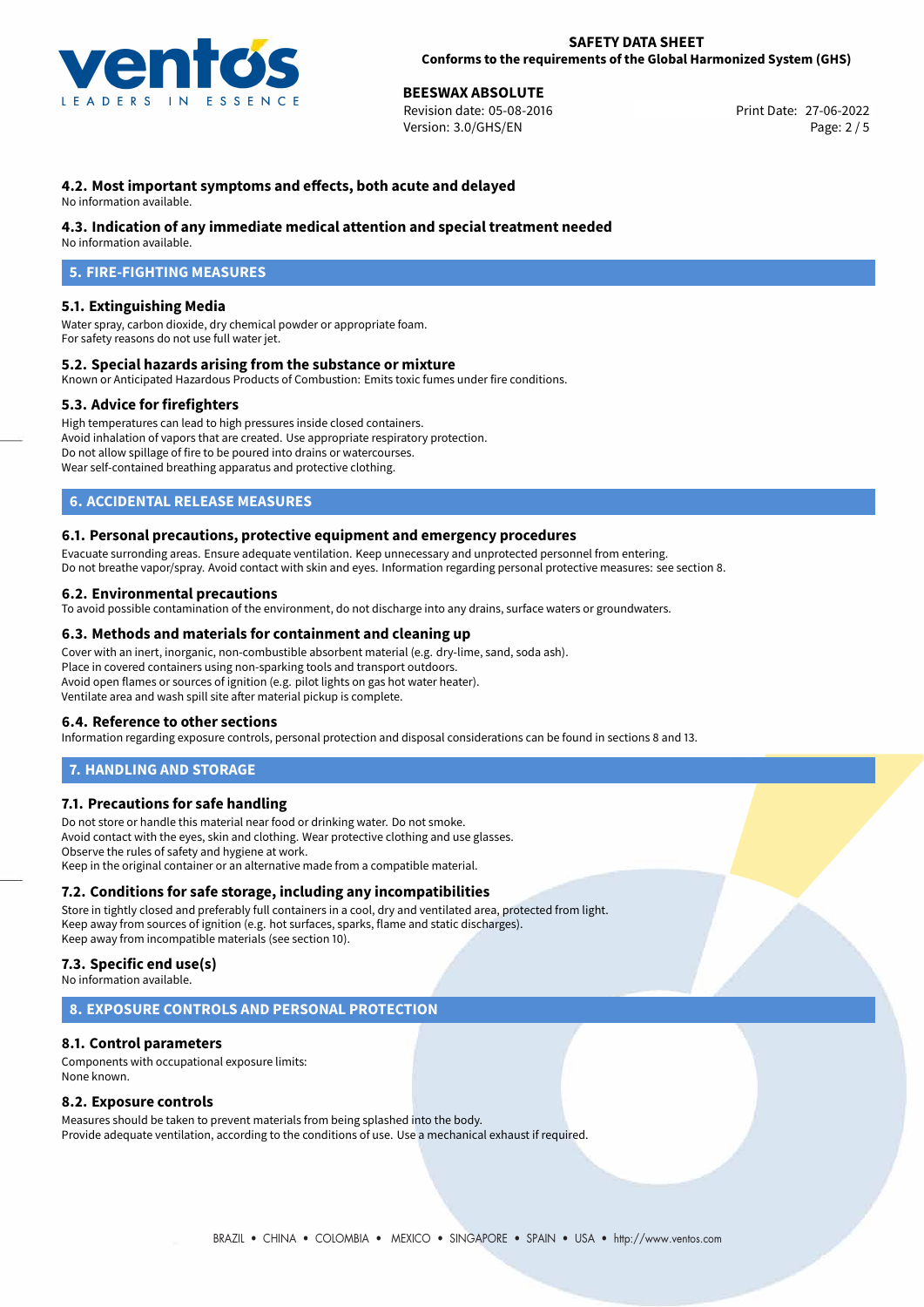

27-06-2022 **BEESWAX ABSOLUTE** Revision date: 05-08-2016 Print Date: Version: 3.0/GHS/EN Page: 3 / 5

### **8.3. Individual protection measures, such as personal protective equipment**

Eye/Face protection: Chemical safety goggles are recommended. Wash contaminated goggles before reuse. Chemical-resistant gloves are recommended. Wash contaminated gloves before reuse. Body protection: Personal protective equipment for the body should be selected based on the task being performed and the risks involved. Respiratory Protection: In case of insufficient ventilation, use suitable respiratory equipment. Environmental exposure controls: Emissions from ventilation or process equipment should be checked to ensure they comply with environmental protection legislation. In some cases, filters or engineering modifications to the process equipment will be necessary to reduce emissions to acceptable levels.

# **9. PHYSICAL AND CHEMICAL PROPERTIES**

#### **9.1. Information on basic physical and chemical properties**

| Appearance:                            | Liquid/solid              |
|----------------------------------------|---------------------------|
| Colour:                                | Conforms to standard      |
| Odour:                                 | Conforms to standard      |
| Odour theshold:                        | Not determined            |
| pH:                                    | Not determined            |
| Melting point/freezing point:          | Not determined            |
| Boling point/boiling range:            | Not determined            |
| Flash point:                           | $70^{\circ}$ C            |
| Evaporation rate:                      | Not determined            |
| Flammability:                          | Not determined            |
| Lower flammability/Explosive limit:    | Not determined            |
| Upper flammability/Explosive limit:    | Not determined            |
| Vapour pressure:                       | Not determined            |
| Vapour Density:                        | Not determined            |
| Density:                               | $0,9-0,98$ g/mL (20°C)    |
| Relative density:                      | $0,9-0,98(20^{\circ}C)$   |
| Water solubility:                      | <b>INSOLUBLE IN WATER</b> |
| Solubility in other solvents:          | Not determined            |
| Partition coefficient n-octanol/water: | Not determined            |
| Auto-ignition temperature:             | Not determined            |
| Decomposition temperature:             | Not determined            |
| Viscosity, dynamic:                    | Not determined            |
| Viscosity, kinematic:                  | Not determined            |
| Explosive properties:                  | Not determined            |
| Oxidising properties:                  | Not determined            |
|                                        |                           |

# **10. STABILITY AND REACTIVITY**

#### **10.1. Reactivity**

No hazardous reactions if stored and handled as prescribed/indicated.

### **10.2. Chemical stability**

The product is stable if stored and handled as prescribed/indicated.

#### **10.3. Possibility of hazardous reactions**

No hazardous reactions if stored and handled as prescribed/indicated.

#### **10.4. Conditions to Avoid**

Conditions to Avoid: Excessive heat, flame or other ignition sources.

#### **10.5. Incompatible materials**

Avoid contact with strong acids and bases and oxidizing agents.

#### **10.6. Hazardous decomposition products**

During combustion may form carbon monoxide and unidentified organic compounds.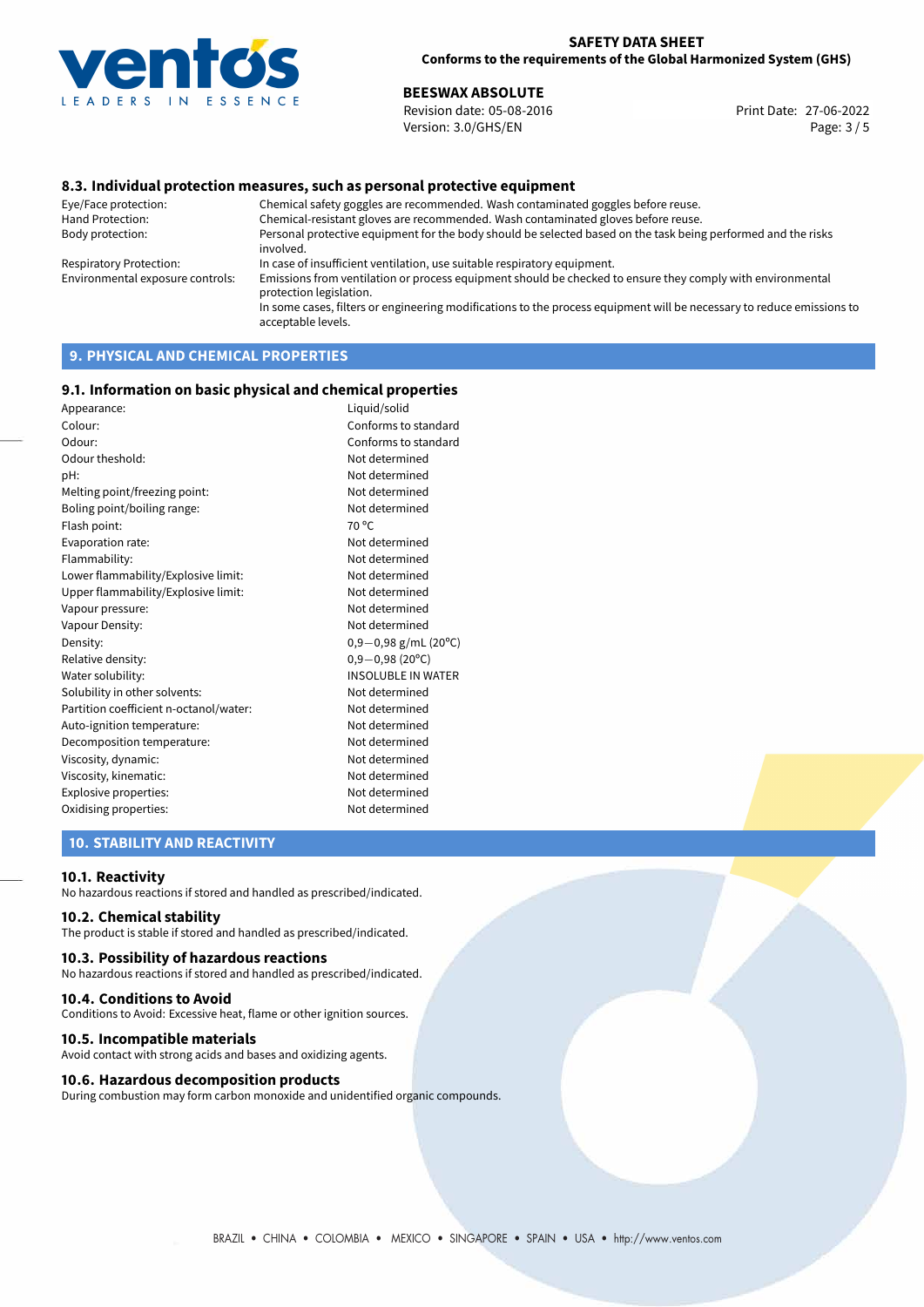

# **SAFETY DATA SHEET Conforms to the requirements of the Global Harmonized System (GHS)**

27-06-2022 **BEESWAX ABSOLUTE** Revision date: 05-08-2016 Print Date: Version: 3.0/GHS/EN Page: 4 / 5

# **11. TOXICOLOGICAL INFORMATION**

| <b>Acute toxicity</b>             | Based on the data available, the criteria for classification are not met. |
|-----------------------------------|---------------------------------------------------------------------------|
| <b>Skin corrosion/irritation</b>  | Based on the data available, the criteria for classification are not met. |
| Serious eye damage/irritation     | Based on the data available, the criteria for classification are not met. |
| Respiratory or skin sensitisation | Based on the data available, the criteria for classification are not met. |
| Germ cell mutagenicity            | Based on the data available, the criteria for classification are not met. |
| Carcinogenicity                   | Based on the data available, the criteria for classification are not met. |
| <b>Reproductive toxicity</b>      | Based on the data available, the criteria for classification are not met. |
| <b>STOT-single exposure</b>       | Based on the data available, the criteria for classification are not met. |
| <b>STOT-repeated exposure</b>     | Based on the data available, the criteria for classification are not met. |
| <b>Aspiration hazard</b>          | Based on the data available, the criteria for classification are not met. |

# **12. ECOLOGICAL INFORMATION**

## **12.1. Toxicity**

**Assessment:**

Based on the data available, the criteria for classification are not met. **Experimental/calculated data:** No information available.

# **12.2. Degradability**

No information available.

#### **12.3. Bioaccumulative potential**

No information available.

# **12.4. Soil mobility**

No information available.

# **12.5. Other adverse effects**

See also sections 6, 7, 13 and 15 Do not allow to get into waste water or waterways.

### **13. DISPOSAL CONSIDERATIONS**

### **13.1. Waste treatment methods**

Dispose of in accordance with national and local environmental regulations.

### **14. TRANSPORT INFORMATION**

|                                  | <b>ADR/RID/ADN</b>                | <b>IMDG</b>                       | <b>IATA-ICAO</b>                  |
|----------------------------------|-----------------------------------|-----------------------------------|-----------------------------------|
| 14.1. UN Number                  | Not classified as hazardous goods | Not classified as hazardous goods | Not classified as hazardous goods |
| 14.2. UN Proper Shipping Name    | Not applicable                    | Not applicable                    | Not applicable                    |
| 14.3. Transport Hazard Class(es) | Not applicable                    | Not applicable                    | Not applicable                    |
| 14.4. Packing Group              | Not applicable                    | Not applicable                    | Not applicable                    |
| 14.5. Environmental hazards      | No                                | <b>No</b>                         | No                                |
| <b>Additional information</b>    |                                   |                                   |                                   |

### **14.6 Special precautions for user**

None known

#### **14.7. Transport in bulk according to Annex II of MARPOL 73/78 and the IBC Code**

No information available

# **15. REGULATORY INFORMATION**

#### **15.1. Safety, health and environmental regulations/legislation specific for the substance or mixture** No information available

# **16. OTHER INFORMATION**

**Full text of the R-phrases, hazard statements and precautionary statements mentioned in section 3:** No information available